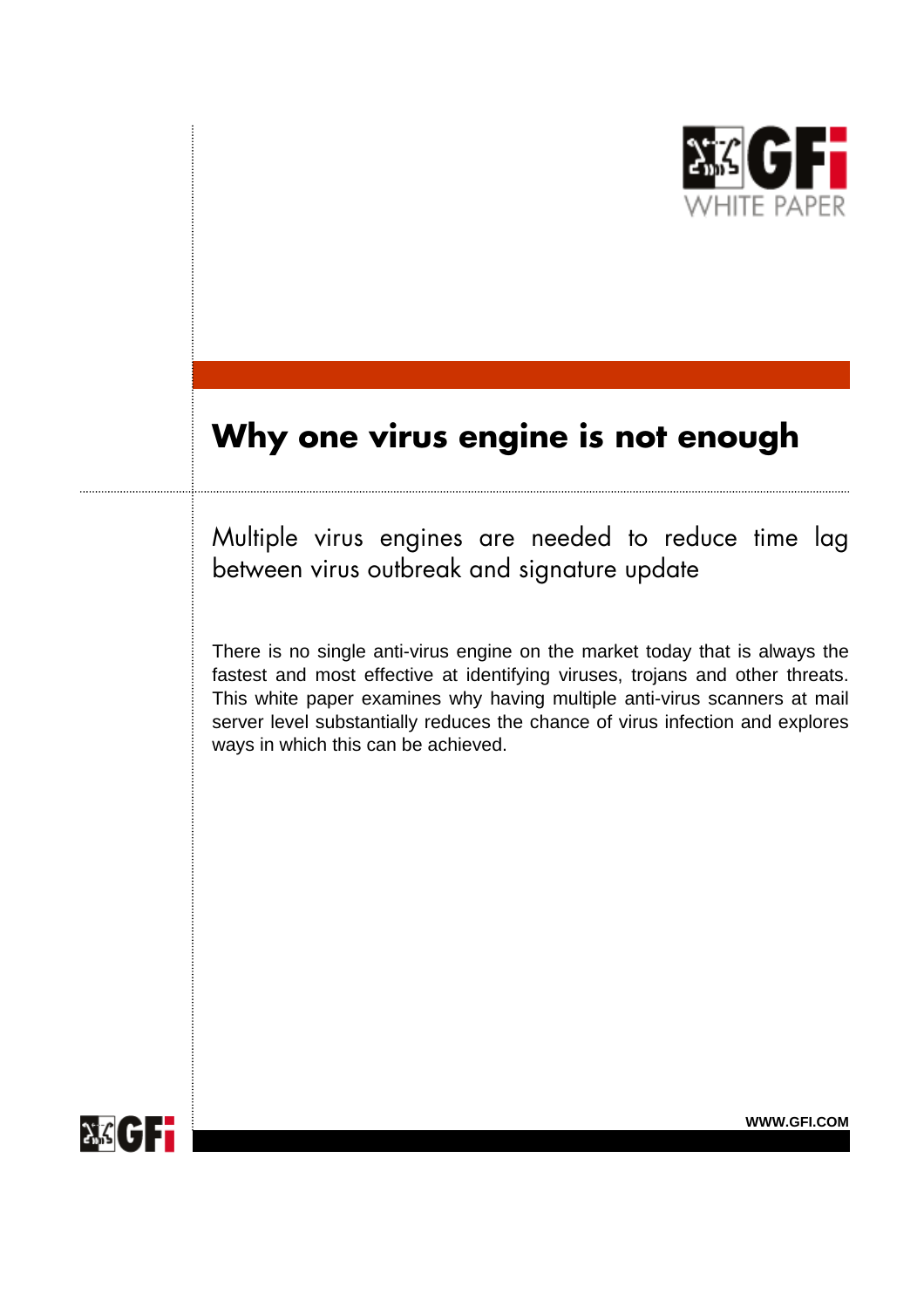# <span id="page-1-0"></span>**Introduction**

It is a well known fact that viruses, trojan horses, worms, spam, and other forms of malware present a real threat to all modern-day organizations and affect productivity and business operations negatively. According to the 2006 FBI Crime and Security Survey, 97% of organizations have anti-virus software installed, yet 65% have been affected by a virus attack at least once during the previous 12 months. Network World cited studies that placed the cost of fighting Blaster, SoBig.F, Sober and other email viruses at \$3.5 billion for US companies alone. Similarly a 2006 study by the British government found that 43% of companies in the United Kingdom were infected by viruses during 2005.

Responsible organizations agree that they need to protect their network from virus attacks by installing an email security product. Yet malicious code is becoming more sophisticated and is advanced everyday as virus writers hone their skills and sharpen their code to stay one-step ahead of virus detection methods, penetrating anti-virus and firewall solutions with alarming regularity. The success of these viruses is, to a large part, linked to the flawed logic and inherent weakness of protection strategies that are based on a single scanning engine to assess the threat of incoming files.

This white paper explains why the answer to the question: "Is one anti-virus engine enough to protect the internal network from mass-mailing viruses, worms and other email-borne threats?" - is an emphatic "NO!" It also examines the need for multiple anti-virus engines to reduce the average response time to a virus outbreak, and thus reduce the chance of having your network infected. The use of multiple virus engines also enables security administrators to be vendorindependent when it comes to virus scanning, thereby able to use the best of breed virus engines available on the market

# **The need to have a fast response time**

One of the most important factors in the successful protection of your network against viruses is how fast you get new virus engine signature files – those files released by anti-virus labs that help to identify a virus when there is a virus outbreak. Email allows viruses to be spread at

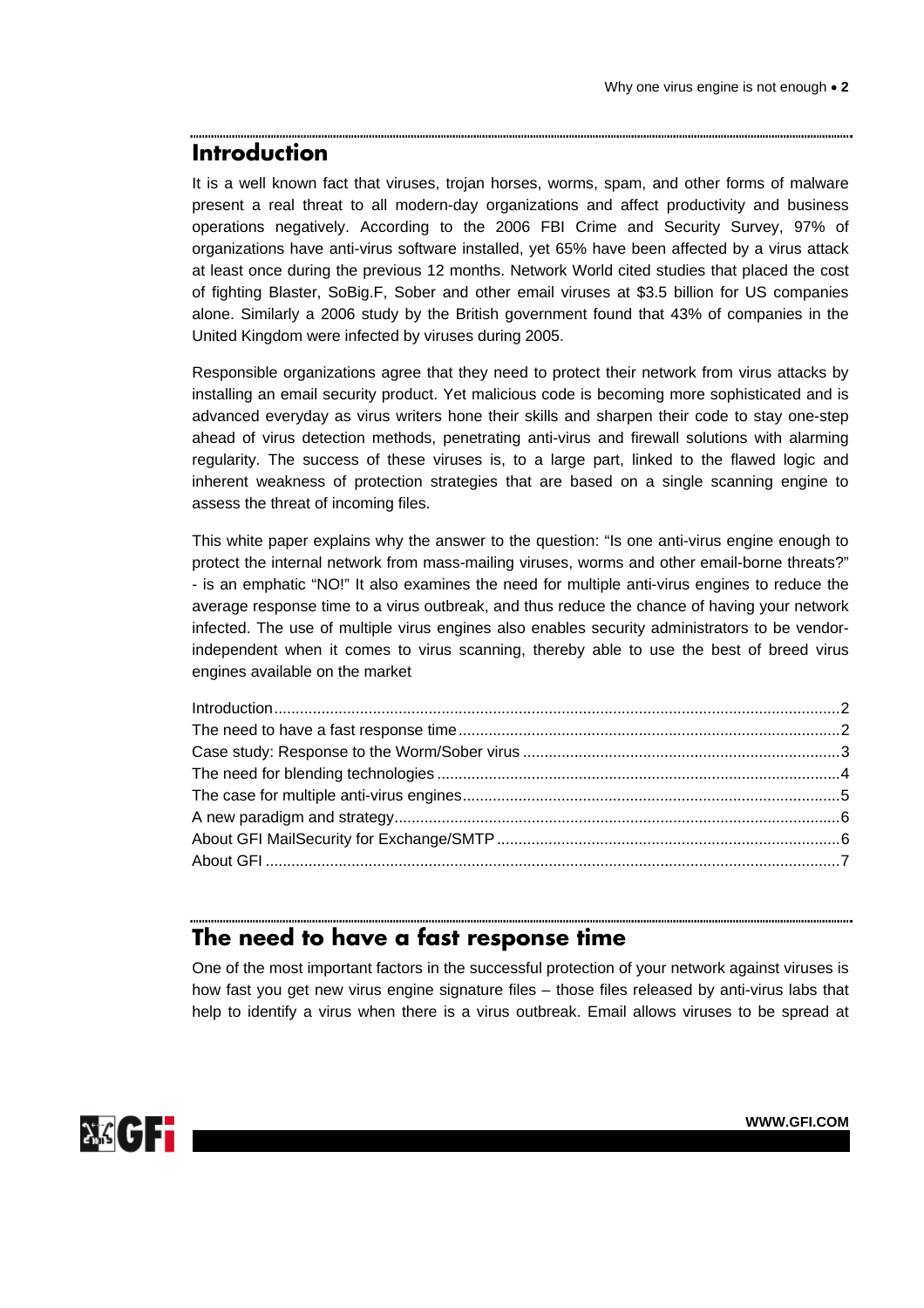<span id="page-2-0"></span>lightning speed in a matter of hours, and a single email virus is enough to infect your whole network. Obviously then, a critical factor is how fast the signature files of your anti-virus solution are updated when a new virus emerges. In every virus attack there is a time differential between the outbreak of the new virus and the release of signatures to defeat and eliminate it. The faster a signature file is created, the less likely the chance of an infection. A 2006 study by the UK government found, for example, that although 100% of large British companies use antivirus products, 43% of them were infected by viruses during 2005, largely because virus signature updates had not been deployed fast enough.

Every anti-virus vendor in the market claims to have a fast response time. However the reality is not quite so sanguine. Anti-virus labs produce updates for virus and worm outbreaks at different intervals. For example, the same lab may produce an update for one virus within six hours, yet take 18 hours for the next one. Complicating the matter further is that while, on average, some companies perform better than others, there is no one company that will always be the first and fastest to respond to a virus outbreak. Granted some companies may be faster on more occasions, but it is never the same company that delivers protection the first. One time it is Kapersky, the next it is McAfee, another time BitDefender or Norman and so on.

Time differences may also occur that are not the result of the quality of the work or the competency of the lab, but reflect their geographic location and time zone related factors.

# **Case study: Response to the Worm/Sober virus**

The tables below illustrate the response time of anti-virus companies to two separate threats.

| Company            | Time to respond in hours (closest half |
|--------------------|----------------------------------------|
|                    | hour)                                  |
| <b>BitDefender</b> | 10.5                                   |
| Kaspersky          | 12.0                                   |
| F-Prot (Frisk)     | 12.5                                   |
| <b>F-Secure</b>    | 13.0                                   |
| Norman             | 15.5                                   |
| eSafe (Alladin)    | 15.5                                   |
| <b>TrendMicro</b>  | 17.0                                   |
| AVG (Grisoft)      | 17.5                                   |
| AntiVir (H+BEDV)   | 19.5                                   |
| Symantec           | 25.0                                   |
| Avast! (Alwil)     | 31.0                                   |
| Sophos             | 35.5                                   |

**Table 1 – Response times of anti-virus companies to the outbreak of w32.Sober.C** 

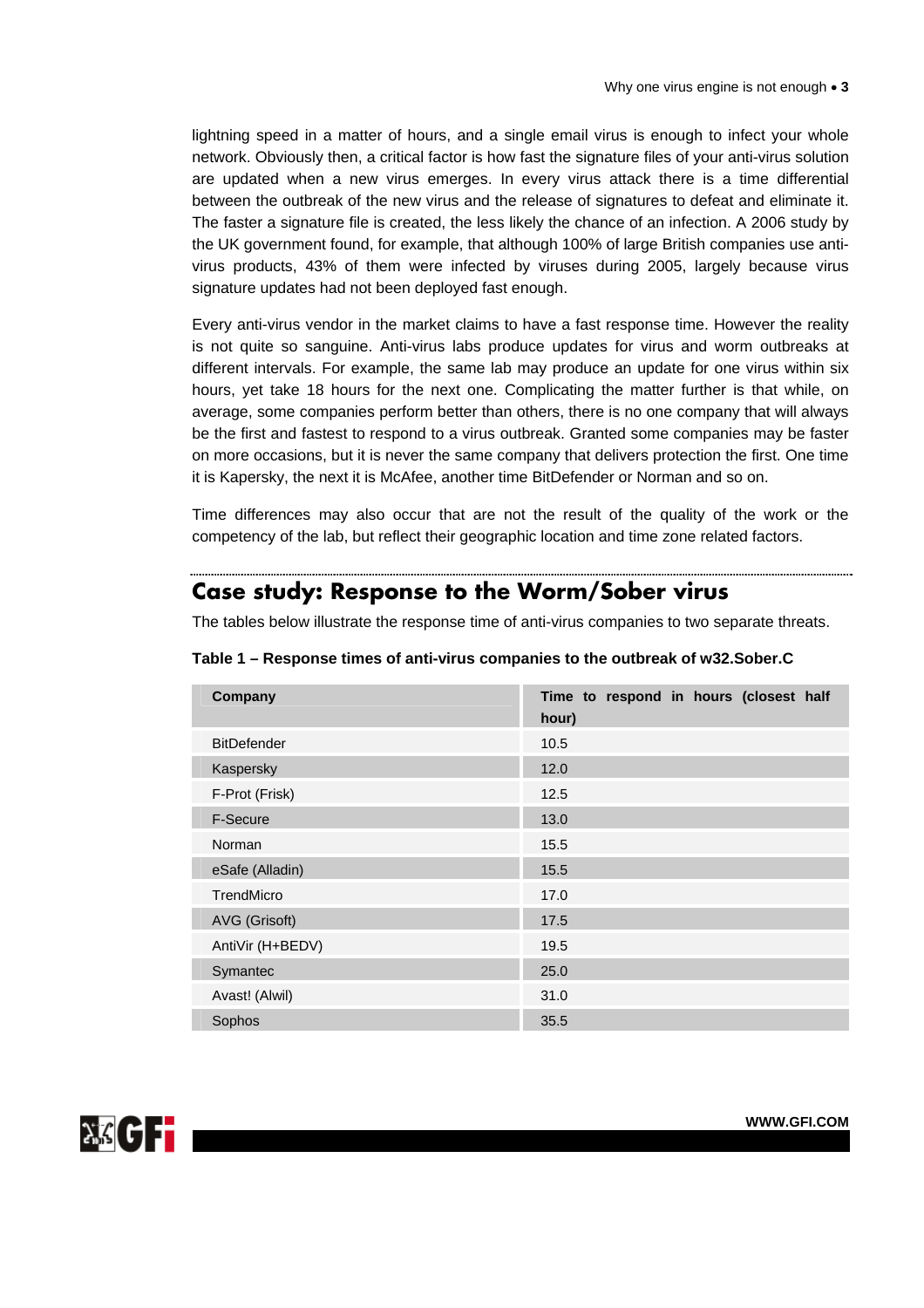<span id="page-3-0"></span>

| Panda AV      | 38.0 |
|---------------|------|
| McAfee/NAI    | 49.0 |
| <b>Ikarus</b> | 56.5 |

Range: 10.5 hours - 56.5 hours, Median: 17.5 hours, Mean: 24.53h Data taken from the February 2004 VirusBTN issue

#### **Table 2 – Response times of anti-virus companies to the outbreak of w32.Sober.Y**

| Company            | Time to respond in hours (closest half<br>hour) |
|--------------------|-------------------------------------------------|
| AntiVir            | 11.5                                            |
| McAfee/NAI         | 40.5                                            |
| Kaspersky          | 43.0                                            |
| Norman             | 60.0                                            |
| <b>BitDefender</b> | 114.5                                           |
| Symantec           | 116.0                                           |
| ClamAV             | 164.5                                           |
| TrendMicro         | 168.0                                           |
| Panda              | 168.0                                           |
| Sophos             | 170.0                                           |

Range: 11.5 hours - 170.0 hours, Median: 115.75 hours, Mean: 105.6 Data taken from av-Test.de for November 2005

Clearly, the differences range from hours to even days – more than enough time for your network to get infected!

# **The need for blending technologies**

Every virus lab and scan engine is different. When it comes to protection there is no single best engine, each has its own strengths and weaknesses. Anti-virus products often use a mix of technologies to detect and defeat viruses. The three most common approaches are:

- **Signature files** which are prepared and released by anti-virus labs on a regular basis and contain details that help identify a virus. Signature files are the usual way anti-virus engines are updated.
- **Heuristics** are used to detect viruses and other threats that have not yet had signature files developed for them. Essentially they look at different characteristics of a file, assess the characteristics and flag those that appear to be viruses. This method can also detect and catch metamorphic viruses (viruses that can mutate) which are notoriously resistant to signature files.
- **Sandboxing** isolates and executes suspicious code in a virtual machine isolated from the

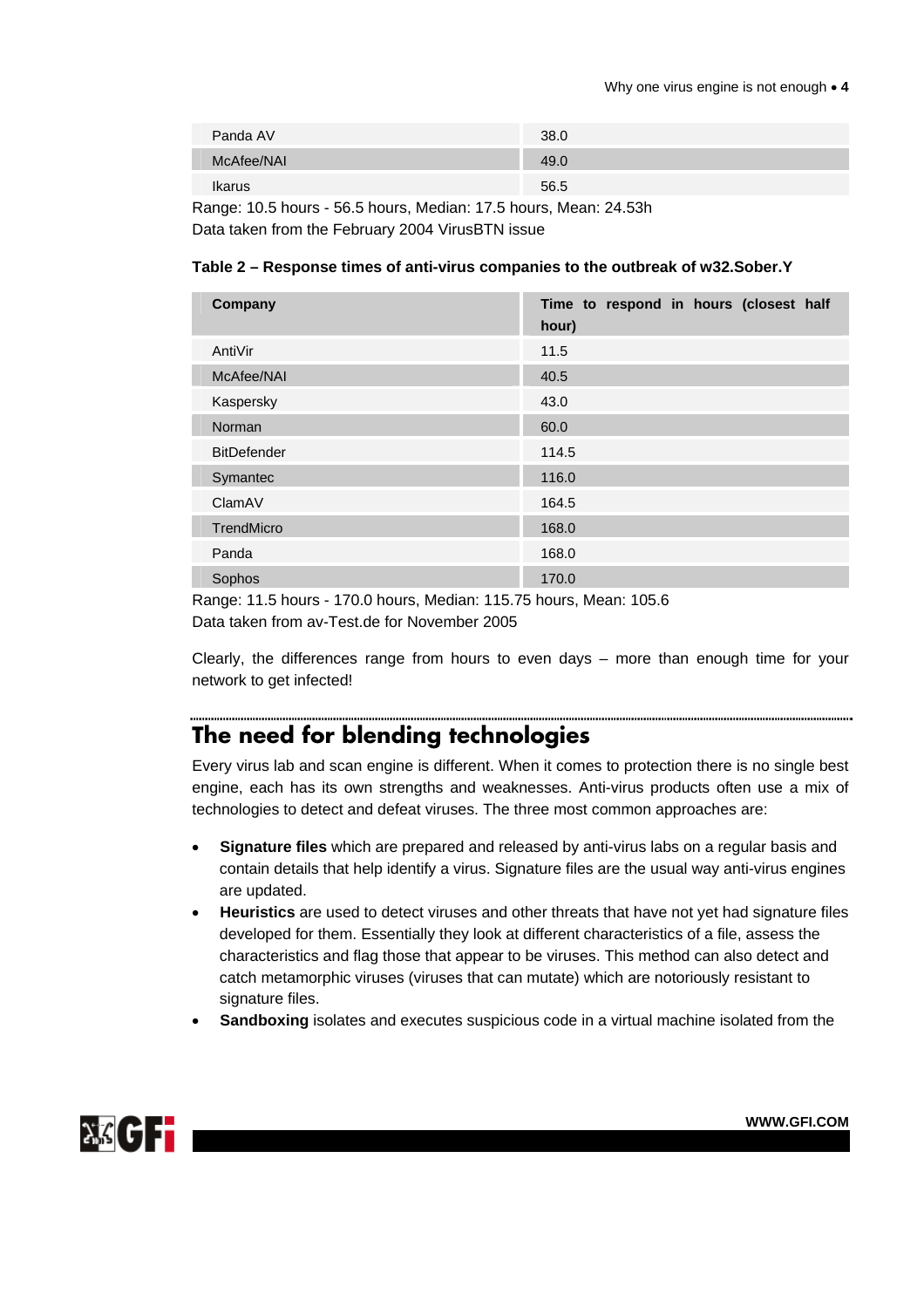<span id="page-4-0"></span>rest of the IT infrastructure to determine if it's malicious or not.

Individually each of these technologies can be very effective, but none are 100% successful. While some anti-virus products combine two or more of these technologies, there is no single best solution. The only effective way to assure the highest level of safety and security is by a multi-layered in depth defense which can be achieved by using multiple anti-virus engines.

#### **The case for multiple anti-virus engines**

PC SecurityShield estimates that over 40 new viruses are found every day. In June 2006, Microsoft reported that 1 out every 300 PCs were infected with malware. It is also important to remember that today's environment of constantly evolving malware is the product a legion of independent malware designers, each with an individualistic approach and attack strategy.

The argument in favor of using multiple anti-virus engines is simple and is predicated on the simple reality that there is no single anti-virus engine that does everything. There is no single anti-virus engine that is fastest, most effective and "the best" all the time. If you have an engine with the fastest average response time then that is all you have. It doesn't mean it will be the fastest for the next virus outbreak. It doesn't mean much if that engine was not the fastest for that particular virus or wasn't equipped with the right mix of technologies and heuristics, what matters is that your network was infected that one time – with potentially disastrous consequences. The results of the infection and effective "crash" of the system can include lost productivity, lost business, downtime and increased business costs.

Furthermore, from time to time, erroneous anti-virus engine updates might seep through since anti-virus vendors are constantly trying to release updates as quickly as possible to combat an outbreak. Relying on one single anti-virus engine will fail in such an event as viruses might bypass the erroneous single anti-virus protection, whilst multiple anti-virus engines will provide a backup.

## **A small caution**

While using multiple anti-virus engines is a superior solution, it is important to remember precisely what you are getting. Having five anti-virus engines does NOT provide you with five times the protection. It provides you with five opportunities to have the correct answer, each of which are, statistically speaking, independent events. It can be thought of as passing through five security check-in points at an airport where each security check is more or less the same though each does something slightly different, and thus increases your chances of catching a negative event before it happens.

## **Constant attacks attrite defenses**

Referring back to the previously cited 2006 FBI/CSI study where it was reported that 65% had been affected by a virus attack at least once in the immediately preceding 12 months costing

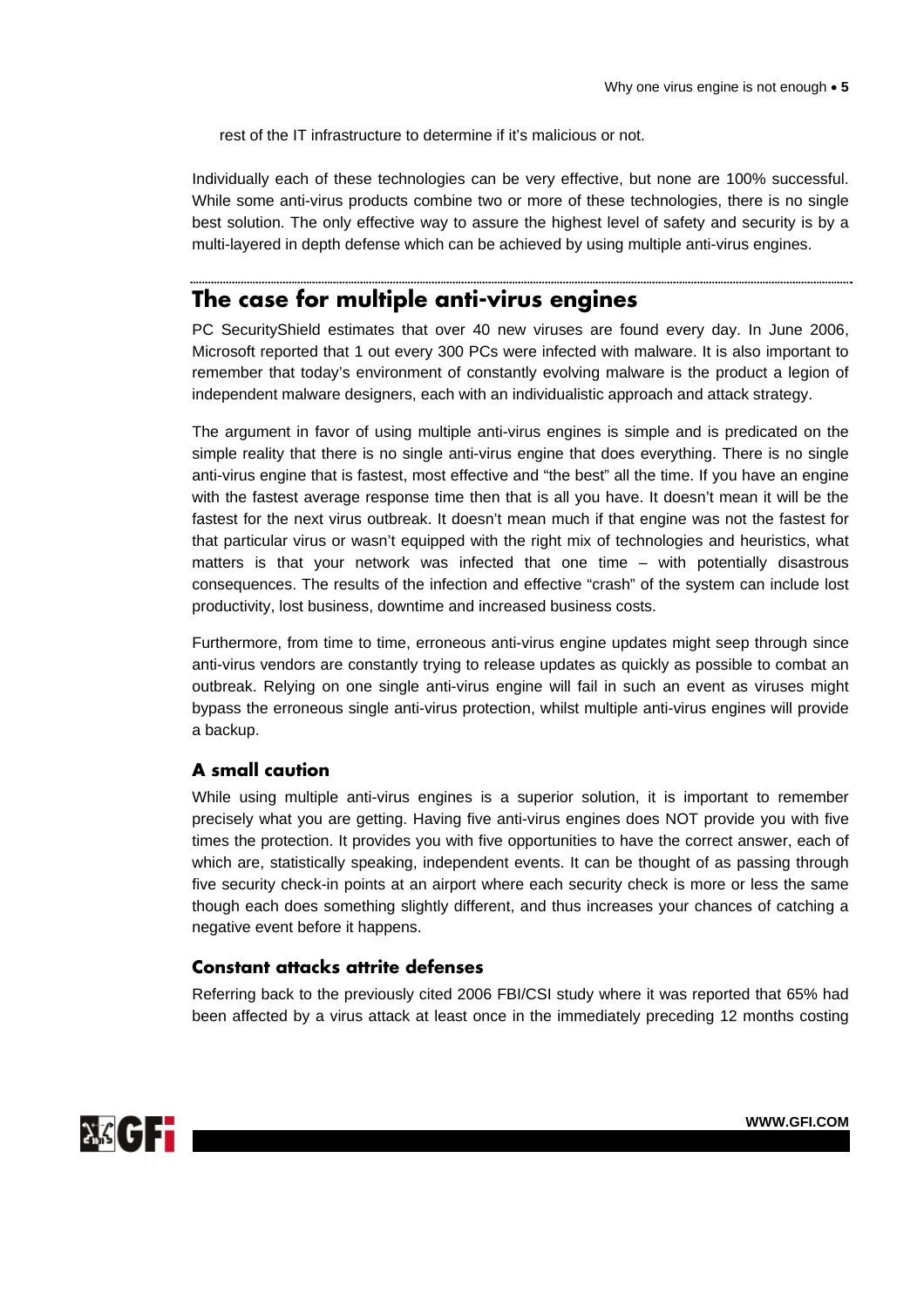<span id="page-5-0"></span>US organizations almost 16 million dollars. Yet virtually all of the respondents were users of industry-recognized anti-virus software. The failure to protect could almost certainly be tracked back to reliance on a single anti-virus engine.

## **Multiple layers are used in all other forms of security**

It is unlikely that you will find an organization that relies on a single security guard or alarm system to protect its most valuable physical assets from a variety of different threats such as theft, vandalism, fire and natural disaster. Instead, there is a multi-layered defense that might consist of security guards, surveillance cameras, sprinkler systems and vaults – all of which have back-up systems in the event of failure.

An organization's data, the most valuable asset of all, requires the same multi-faceted defense system, and that can only be provided by multiple anti-virus engines. You can't afford to trust to any other method.

## **A new paradigm and strategy**

Since it is obvious that single scanning engine defenses are insufficient for the protection of your network then logic dictates a different strategy. Organizations need to implement a layered scanning solution that combines multiple engines to greatly increase chances of having at least one of those virus engines updated on time. Multiple virus engines might also result in the right mix of technological capabilities for any particular threat, thus increasing the chances of your network being protected.

While nothing is perfect, having four or five anti-virus engines running simultaneously through a multiple engine manager such as GFI MailSecurity for Exchange/SMTP immeasurably increases your chances of getting effective on-time network protection. It also frees you from reliance on the ability of a single vendor to respond promptly and appropriately.

### **About GFI MailSecurity for Exchange/SMTP**

GFI MailSecurity for Exchange/SMTP is an email security solution that provides exploit detection, threats analysis and anti-virus, effectively removing all types of email-borne threats before they can affect an organization's email users. GFI MailSecurity uses multiple virus scanners to scan all email, which include Kaspersky, McAfee, BitDefender, Norman and AVG Anti-Virus. Other key features include an email content and attachment checking module, to quarantine dangerous attachments and content; an exploit shield, to protect against present and future viruses based on exploits (e.g., Nimda, Bugbear); an HTML threats engine, to disable HTML scripts; and a Trojan & Executable Scanner, to detect malicious executables. For further information and to download a full trial, please visit http://www.gfi.com/mailsecurity/.